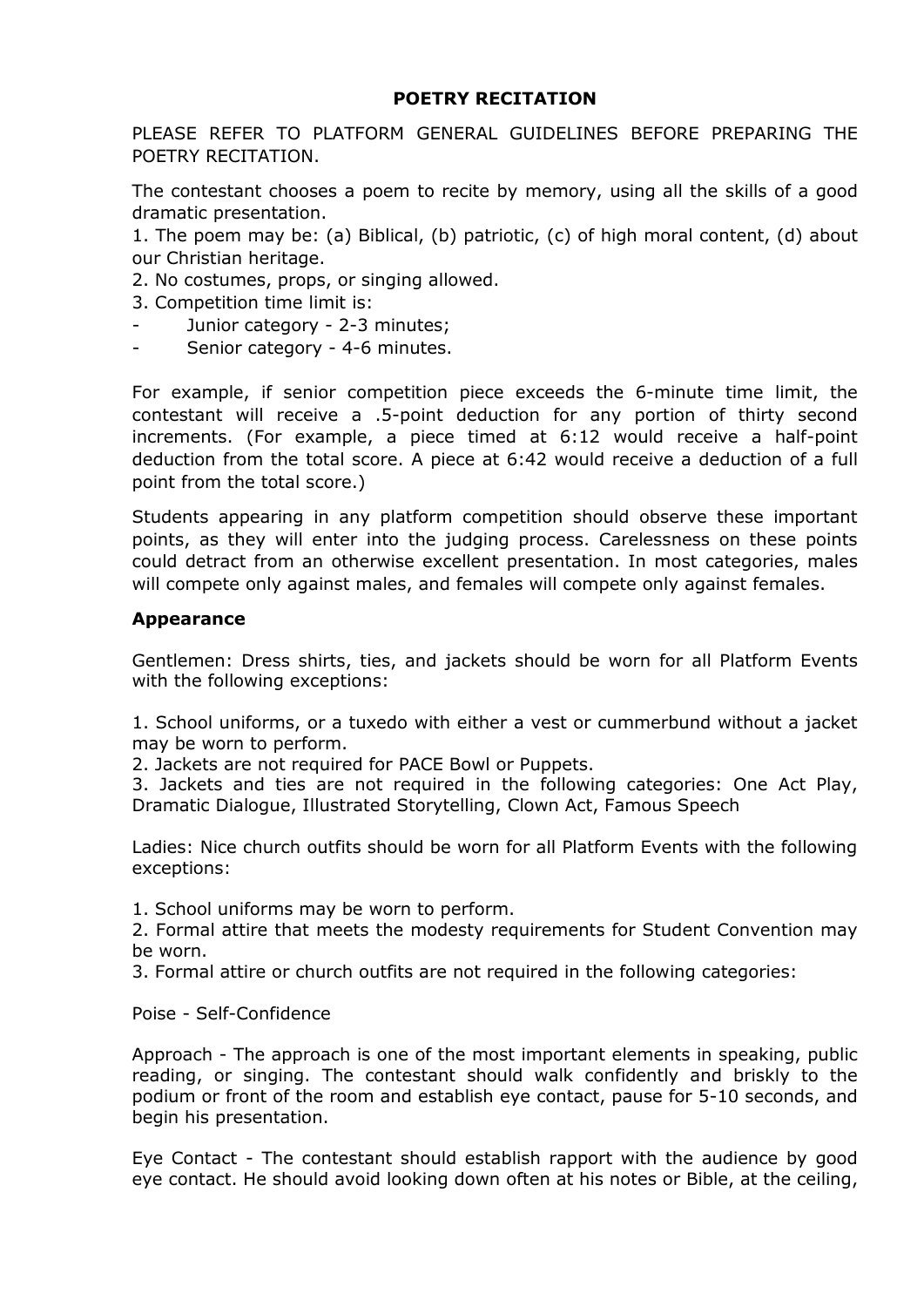or out of the window. His eyes should move up and down, back and forth, over the entire audience slowly and naturally.

Posture and Gestures - The rule for posture is DO NOT SLOUCH!! The contestant should stand straight, but not lock his/her knees. Gestures should be free and flow naturally from enthusiasm. Natural movements are more effective than forced gestures. Feel free to utilize the space on the stage or presentation area.

Delivery - The speaker should project his voice, using the diaphragm. Recreate the mood, experience, emotion, and feelings of the author. Employ voice variations and tempo.

### **Preparation**

Preparation and study are prerequisites for all speaking, reading, or musical performances. Research, organization, outline, and familiarity are the elements of preparation. Students entering any platform competition are encouraged to complete the A.C.E. Speech PACEs.

## **Platform Presentation**

Introduction of entry before the judges: Contestants in platform presentations are to give their first and last names and title of presentation distinctly ("My name is John Doe and the title of my oratory is The Contrium of the setting of my oratory is The Cohn and the title of my oratory is involving more than one person, a spokesman should be selected.

JUDGES: This introduction is NOT to be counted as time against their presentation.

All selections and scripts must be memorized. Exceptions: Oral Arguments, Preaching, and Oratory contestants may use outline note cards.

Material should be CAREFULLY CHOSEN OR WRITTEN for platform events to ENSURE that evil characters would NOT be glorified and that the student rehearsing (or the listener) would NOT be forced to dwell on negative or harmful thoughts or ideas.

PLEASE NOTE: ALL AUTHORS/WRITERS FOR ALL PLATFORM EVENT SCRIPTS MUST BE GIVEN PROPER CREDIT.

### **Чтение стихотворения наизусть на английском языке**

Участники выбирают стихотворение на английском языке для декламации наизусть, используя все навыки драматического искусства.

Стихотворение может быть библейским, патриотическим, содержать высокую мораль, выражать христианское наследие.

Не допускаются костюмы, песни, дополнительные материалы.

На выступление отводится следующее количество времени:

- младшая группа (9 12 лет): 2-3 минуты;
- старшая группа (13 18 лет): до 5 минут.